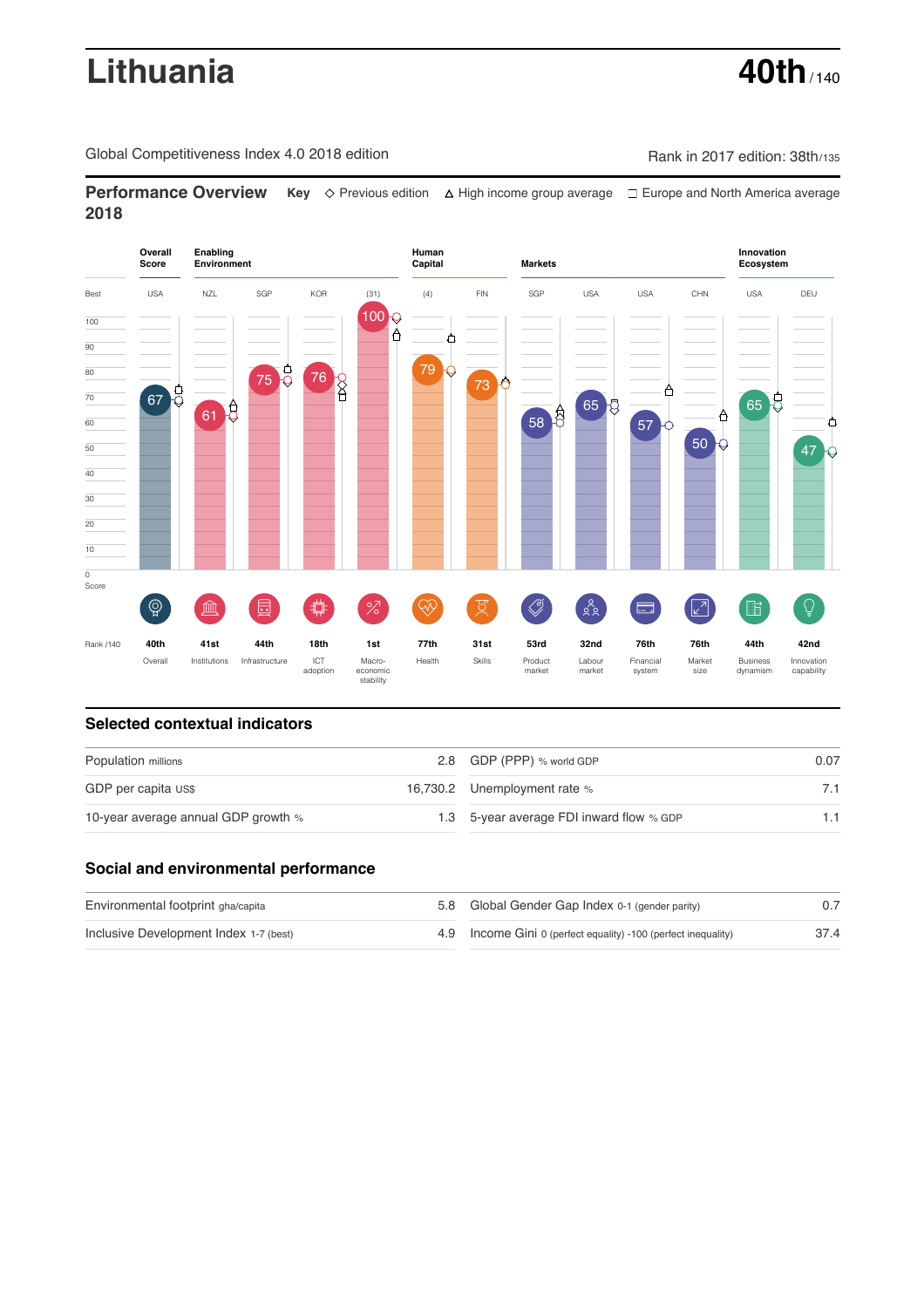### **Lithuania 40th**/140

| <b>Index Component</b>                                                                   | Value                    | Score *          | Rank/140 | <b>Best Performer</b>       |
|------------------------------------------------------------------------------------------|--------------------------|------------------|----------|-----------------------------|
| 寙<br>Pillar 1: Institutions 0-100 (best)                                                 |                          | 60.9 $\uparrow$  | 41       | <b>New Zealand</b>          |
| 1.01 Organized crime 1-7 (best)                                                          | 5.7                      | 77.8 ↑           | 21       | Finland                     |
| 1.02 Homicide rate /100,000 pop.                                                         | 5.2                      | 83.9 个           | 90       | Multiple (9)                |
| 1.03 Terrorism incidence 0 (very high) -100 (no incidence)                               | 100.0                    | $100.0 =$        | 1        | Multiple (24)               |
| 1.04 Reliability of police services 1-7 (best)                                           | 5.0                      | 67.1 ↑           | 47       | Finland                     |
| 1.05 Social capital 0-100 (high)                                                         | 42.2                     | 42.2 ↓           | 121      | Australia                   |
| 1.06 Budget transparency 0-100 (best)                                                    | 73.1                     | $73.1 =$         | 27       | Multiple (2)                |
| 1.07 Judicial independence 1-7 (best)                                                    | 4.3                      | 54.3 ↑           | 55       | Finland                     |
| 1.08 Efficiency of legal framework in challenging regulations 1-7 (best)                 | 2.9                      | 31.6 $\uparrow$  | 93       | Finland                     |
| 1.09 Freedom of the press 0-100 (worst)                                                  | 22.2                     | 77.8 ↓           | 32       | Norway                      |
| 1.10 Burden of government regulation 1-7 (best)                                          | 3.0                      | 32.8 $\sqrt{ }$  | 106      | Singapore                   |
| 1.11 Efficiency of legal framework in settling disputes 1-7 (best)                       | 3.8                      | 47.0 ↑           | 60       | Singapore                   |
| 1.12 E-Participation Index 0-1 (best)                                                    | 0.80                     | 80.3 $\sqrt{ }$  | 50       | Multiple (3)                |
| 1.13 Future orientation of government 1-7 (best)                                         | 3.5                      | 41.0 ↑           | 86       | Singapore                   |
| 1.14 Incidence of corruption 0-100 (best)                                                | 59.0                     | $59.0 =$         | 35       | New Zealand                 |
| 1.15 Property rights 1-7 (best)                                                          | 4.5                      | 57.7 ↑           | 62       | Finland                     |
| 1.16 Intellectual property protection 1-7 (best)                                         | 4.3                      | 55.6 个           | 61       | Finland                     |
| 1.17 Quality of land administration 0-30 (best)                                          | 28.5                     | $95.0 =$         | 2        | Singapore                   |
| 1.18 Strength of auditing and reporting standards 1-7 (best)                             | 4.9                      | 65.0 ↑           | 54       | Finland                     |
| 1.19 Conflict of interest regulation 0-10 (best)                                         | 6.0                      | $60.0 =$         | 54       | Multiple (2)                |
| 1.20 Shareholder governance 0-10 (best)                                                  | 6.7                      | 67.0 ↑           | 32       | Kazakhstan                  |
| 員<br>Pillar 2: Infrastructure 0-100 (best)                                               |                          | 74.7 ↑           | 44       | Singapore                   |
| 2.01 Road connectivity index 0-100 (best)                                                | 84.6                     | $84.6 =$         | 21       | <b>United States</b>        |
| 2.02 Quality of roads 1-7 (best)                                                         | 4.7                      | 61.7 $\sqrt{ }$  | 37       | Singapore                   |
| 2.03 Railroad density km of roads/square km                                              | 29.3                     | $73.2 =$         | 27       | Multiple (20)               |
| 2.04 Efficiency of train services 1-7 (best)                                             | 4.5                      | 57.8 ↓           | 27       | Switzerland                 |
| 2.05 Airport connectivity score                                                          | 14,559.2                 | 36.1 ↑           | 87       | Multiple (8)                |
| 2.06 Efficiency of air transport services 1-7 (best)                                     | 4.6                      | 60.7 ↑           | 62       | Singapore                   |
| 2.07 Liner Shipping Connectivity Index 0-157.1 (best)                                    | 13.2                     | 13.2 $\sqrt{ }$  | 74       | Multiple (4)                |
| 2.08 Efficiency of seaport services 1-7 (best)                                           | 4.6                      | 59.7 ↓           | 46       | Singapore                   |
| 2.09 Electrification rate % pop.                                                         | 100.0                    | $100.0 =$        | 1        | Multiple (66)               |
| 2.10 Electric power transmission and distribution losses % output                        | 6.5                      | $97.4$ ↑         | 36       | Multiple (9)                |
| 2.11 Exposure to unsafe drinking water % pop.                                            | 7.8                      | $94.1 =$         | 50       | Multiple (23)               |
| 2.12 Reliability of water supply 1-7 (best)                                              | 6.0                      | 82.7 ↑           | 34       | Switzerland                 |
| O<br>Pillar 3: ICT adoption 0-100 (best)                                                 |                          | 75.8 ↑           | 18       | Korea, Rep.                 |
| 3.01 Mobile-cellular telephone subscriptions /100 pop.                                   | 150.9                    | $100.0 =$        | 13       | Multiple (68)               |
| 3.02 Mobile-broadband subscriptions /100 pop.                                            | 79.8                     | n/a              | 52       | <b>United Arab Emirates</b> |
| 3.03 Fixed-broadband Internet subscriptions /100 pop.                                    | 27.6                     | $55.3 +$         | 33       | Switzerland                 |
| 3.04 Fibre Internet subscriptions /100 pop.                                              | 18.8                     | n/a              | 6        | Korea, Rep.                 |
| 3.05 Internet users % pop.                                                               | 74.4                     | 74.4 ተ           | 46       | Iceland                     |
| ℅<br>Pillar 4: Macroeconomic stability 0-100 (best)                                      | $\overline{\phantom{a}}$ | 100.0 ↑          | 1        | Multiple (31)               |
| 4.01 Inflation annual % change                                                           | 2.2                      | 100.0 $\uparrow$ | 1        | Multiple (74)               |
| 4.02 Debt dynamics 0-100 (best)                                                          | 100.0                    | $100.0 =$        | 1        | Multiple (36)               |
| Qv<br>Pillar 5: Health 0-100 (best)                                                      |                          | 78.8 ↑           | 77       | Multiple (4)                |
| 5.01 Healthy life expectancy years                                                       | 65.2                     | 78.8 ↑           | 76       | Multiple (4)                |
| 섯<br>Pillar 6: Skills 0-100 (best)                                                       | $\overline{a}$           | $73.3 +$         | 31       | Finland                     |
| 6.01 Mean years of schooling Years                                                       | 12.8                     | $85.6 =$         | 11       | Finland                     |
| 6.02 Extent of staff training 1-7 (best)                                                 | 4.6                      | 60.2 $\uparrow$  | 31       | Switzerland                 |
| 6.03 Quality of vocational training 1-7 (best)                                           | 4.0                      | 50.1 $\sqrt{ }$  | 74       | Switzerland                 |
|                                                                                          | 3.6                      | 43.0 ↓           | 107      | Switzerland                 |
| 6.04 Skillset of graduates 1-7 (best)<br>6.05 Digital skills among population 1-7 (best) | 4.8                      | 64.0 $\sqrt{ }$  | 33       | Sweden                      |
| 6.06 Ease of finding skilled employees 1-7 (best)                                        | 3.3                      | 38.7 ↓           | 123      | <b>United States</b>        |
| 6.07 School life expectancy Years                                                        | 16.1                     | 89.5 ↓           | 32       | Multiple (9)                |
| 6.08 Critical thinking in teaching 1-7 (best)                                            | 3.5                      | 42.2 ተ           | 60       | <b>United States</b>        |
| 6.09 Pupil-to-teacher ratio in primary education Ratio                                   | 13.2                     | 91.9 $\sqrt{ }$  | 35       | Multiple (6)                |